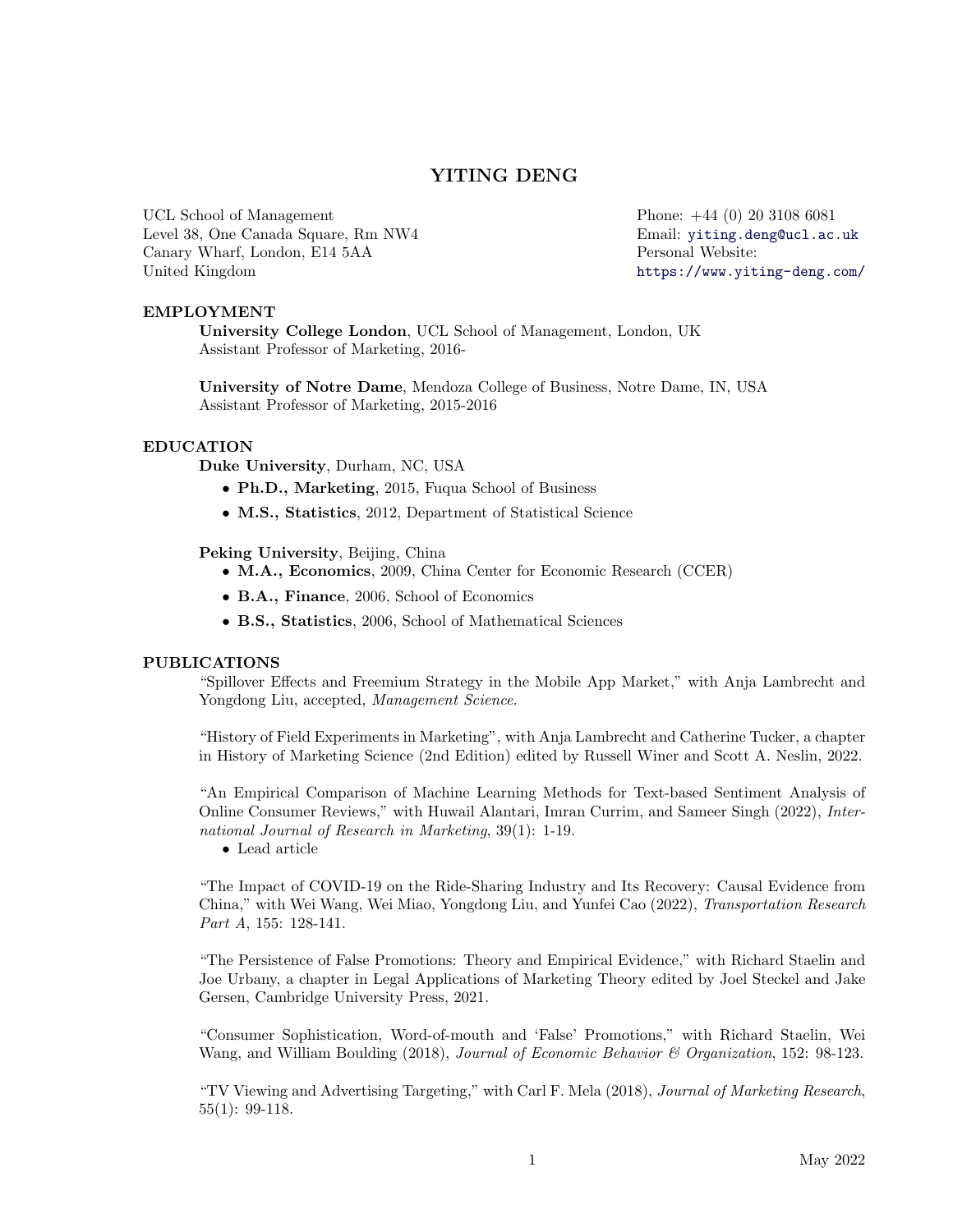- Finalist, Robert D. Buzzell MSI Best Paper Award, 2019
- Runner-Up, Don Lehmann Award, 2020

"A Key Word History of Marketing Science," with Carl F. Mela and Jason M.T. Roos (2013), Marketing Science, 32(1): 8-18.

"Handling Attrition in Longitudinal Studies: The Case for Refreshment Samples," with D. Sunshine Hillygus, Jerome P. Reiter, Yajuan Si, and Siyu Zheng (2013), Statistical Science, 28(2): 238-256.

## WORKING PAPERS

"The Causal Effect of Surge Pricing in the Ride-hailing Market," with Wei Miao, Yongdong Liu, Wei Wang, and Christopher Tang, minor revision, Journal of Operations Management.

"An Empirical Study of Customer Spillover Learning about Service Quality," with Andrés Musalem, Yan Shang, and Jing-Sheng Jeannette Song, revising for 2nd round review, Marketing Science.

"Friend or Foe: When a Platform Enters the Market to Compete with its Third-Party Sellers," with Onesun Steve Yoo, Wei Wang, and Christopher Tang, under review.

"Invention Pledges: A Case Study of Open Disclosure at IBM," with Ajay Bhaskarabhatla and Yongdong Liu.

"Peer Effect on Performance and Effort Allocation: Evidence from Marathon Runners," with Jie Zheng.

"Expert Opinions and Consumer Reviews: Evidence from Michelin Guide," with Xingyi Li, Puneet Manchanda, and Bert De Reyck.

"Asymmetric Consequences of Cyber-Vulnerability on Health Services," with Anja Lambrecht and Catherine Tucker.

"Price Promotions and Online Product Evaluations," with Anja Lambrecht and Yongdong Liu.

#### SELECTED WORK IN PROGRESS

"Spillovers effects between Online Marketplace and Online Store," with Yongdong Liu and Bilal Gokpinar.

"A Scalable Recommendation Engine for New Users and Items," with Boya Xu and Carl F. Mela.

"A Unified Parsimonious Structural Model for Demand Estimation Accounting for Stockout and Substitution," with Yuexing Li and Jing-Sheng Jeannette Song.

#### PRESENTATIONS

• 2022: Purdue University (virtual); European Quant Marketing Seminar (virtual); POMS Conference (virtual); 1st London Quant Marketing Conference, London Business School; AMA Global Marketing SIG (GMSIG) Conference (Crete, scheduled); Customer Journeys in a Digital World Conference, Bocconi University (scheduled); INFORMS Marketing Science Conference (virtual, scheduled)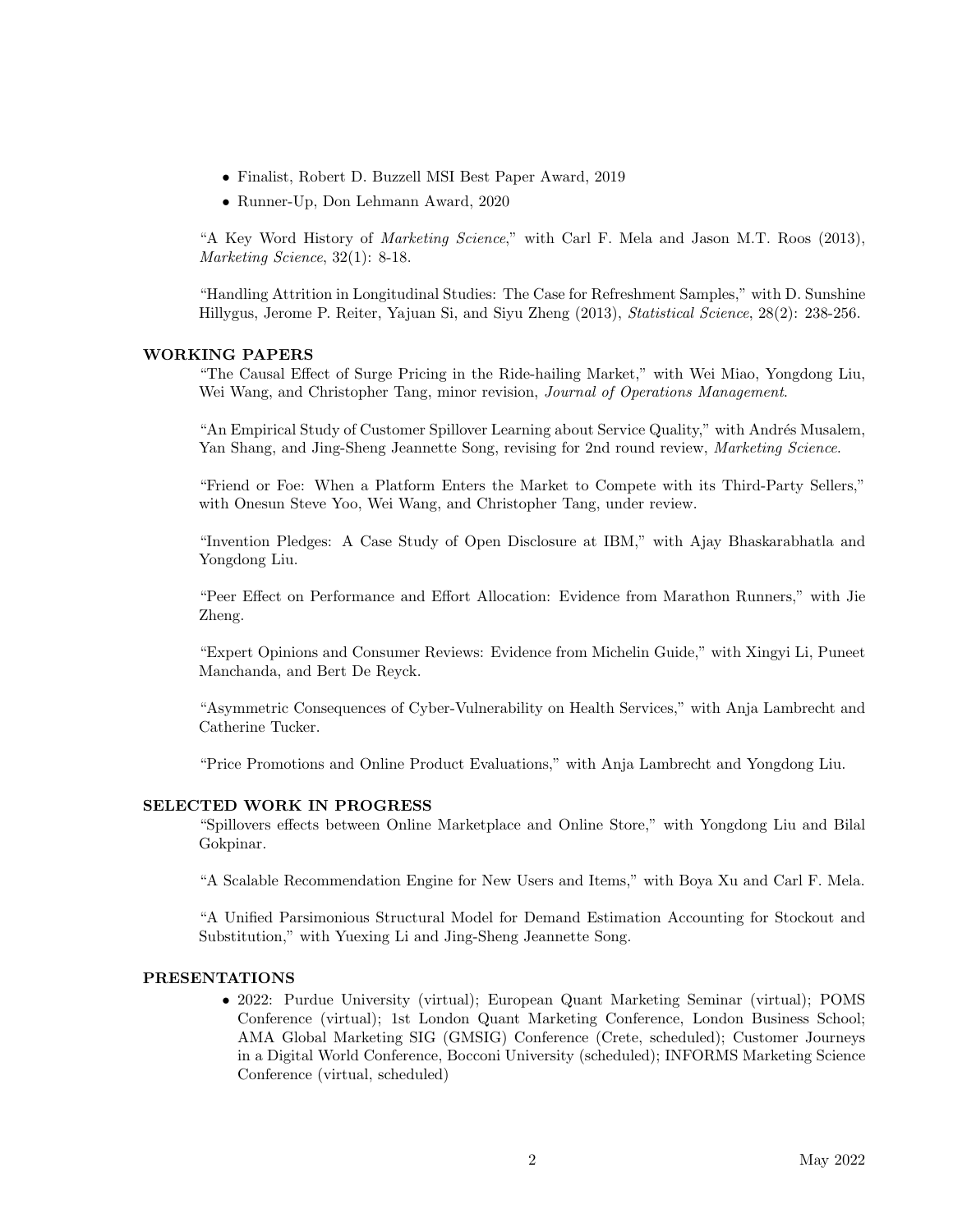- 2021: University of California, Irvine (virtual); University of Houston (virtual); City University of Hong Kong (virtual); Peking University (National School of Development, virtual); EMAC Conference (virtual); INFORMS Marketing Science Conference (virtual)
- 2020: Virtual Quantitative Marketing Seminar; London School of Economics (virtual); IN-FORMS Marketing Science Conference (virtual); Interactive Marketing Research Conference (virtual)
- 2019: Cardiff University; University of California, Irvine; University of Southern California; Western University; Erasmus University (RSM); Johns Hopkins University; Peking University (Guanghua); Education & Marketing Conference (Austin); INFORMS Marketing Science Conference (Rome)
- 2018: Tsinghua University; Shanghai University of Finance and Economics; Sun Yat-sen University; University of International Business and Economics; Workshop on Perceptions and Behavioural Policies (Bar-Ilan University); AMA-Sheth Foundation Doctoral Consortium (Leeds University); University of Cambridge; EMAC Conference (Glasgow)
- 2017: Facebook London; Peking University (Guanghua); University of Colorado Boulder; Marketing Dynamics Conference (Hong Kong); INFORMS Marketing Science Conference (Los Angeles)
- 2016: Peking University (Guanghua); Peking University (National School of Development); INFORMS Marketing Science Conference (Shanghai)
- 2015: University College London
- 2014: Peking University (Guanghua); University at Buffalo; Cornell University (Dyson); Syracuse University; University of Notre Dame; University of Rochester; University of Miami; McGill University; Hong Kong University of Science & Technology; Erasmus University (ESE); University of California, Riverside
- 2012: INFORMS Marketing Science Conference (Boston)
- 2011: INFORMS Marketing Science Conference (Houston); Joint Statistical Meetings (Miami)

## TEACHING

#### University College London

- Instructor, Marketing Science (MBA with PKU), Fall 2017, 2018, 2019, 2020, 2021
- Instructor, Markets and Customers (MSc Management), Spring 2020, 2021, 2022
- Instructor, Marketing Science (BSc Management Science), Fall 2016, 2017
- Guest lecturer, Translation of Nanomedicine (MSc Nanotechnology & Regenerative Medicine), Spring 2019, 2020

#### Cambridge University

• Instructor, Marketing (Management Studies Tripos), Spring 2021

#### University of Notre Dame

• Instructor, Principles of Marketing (Undergraduate), Spring 2016

## Duke University

- Instructor, Math Camp, Master of Management in Clinical Informatics (MMCi) Program, Summer 2012, 2014
- Teaching Assistant, Product Management (MBA, Prof. Carl F. Mela), Spring 2012, 2014
- Teaching Assistant, Market Analysis (MMS, Prof. Richard Staelin), Fall 2010, 2011, 2012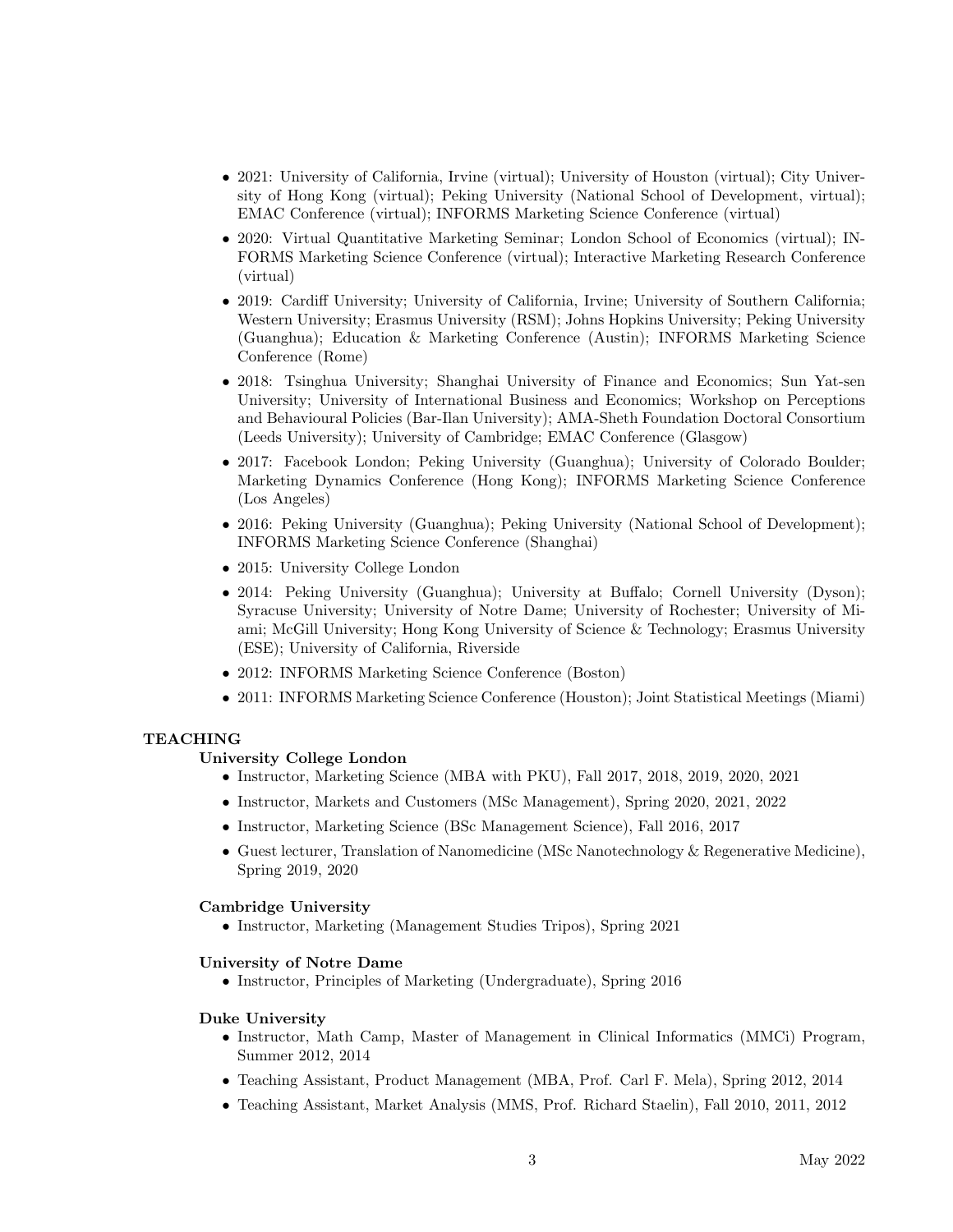## HONORS, AWARDS AND GRANTS

- Poets & Quants Best 40 Under 40 MBA Professor, 2022
- Runner-Up, Don Lehmann Award, 2020
- Fellow, Higher Education Academy, 2019
- Finalist, Robert D. Buzzell MSI Best Paper Award, 2019
- AMA-Sheth Foundation Doctoral Consortium Faculty Fellow, 2016, 2018
- UCL India Voices Research Grant (co-PI with Charlene Murphy), 2017
- Extraordinary Potential Prize of Chinese Government Award for Outstanding Self-Financed Students Abroad, Chinese Ministry of Education, 2013
- AMA-Sheth Foundation Doctoral Consortium Fellow, University of Michigan, 2013
- Student Independent Research Grant, Duke University's Fuqua School of Business, 2013
- ASA Statistics in Marketing Student Travel Awards, 2011
- Summer Institute in Competitive Strategy (SICS) Travel Grant, UC Berkeley, 2011
- INFORMS Marketing Science Conference Doctoral Consortium Fellow, Rice University, 2011
- Columbia-Duke-UCLA Quant Marketing Workshop Fellow, 2010
- Graduate Fellowship, Duke University, 2009-2014
- 1st Prize, Research Excellence Award, the Insurance Institute of China, 2009
- Shin Research Excellence Award, Geneva Association and International Insurance Society, 2008
- 1st Prize, National Contest for Research Papers in Finance and Insurance, Ping An Insurance (Group) Company of China, Ltd, 2006
- Academic Excellence Award, Peking University, 2005
- May 4th Scholarship, Peking University, 2005

#### PROFESSIONAL SERVICE

- Reviewer for journals: *Marketing Science, Management Science, Journal of Marketing Re*search, Journal of Marketing, Information Systems Research, Production and Operations Management, Review of Economics and Statistics, Journal of Advertising, Journal of Interactive Marketing, Journal of Empirical Finance, Journal of Business & Economic Statistics, Journal of Sports Economics, Journal of Business Research, SAGE Open
- Reviewer for conferences, grants and awards: Research Grants Council (RGC) of Hong Kong, Alden G. Clayton Dissertation Proposal Award, AMA 2014 Summer Marketing Educators' Conference, 2019 JMS Doctoral Symposium

## SERVICE TO SCHOOL

## University College London

- Faculty Recruiting Committee, 2016 -
- Seminar Co-coordinator, 2016 -
- Speaker, UCL Engineering #SpringIntoSTEM Lecture Series, 2022
- Speaker, UCL MSc Enrichment Activities, 2021

#### University of Notre Dame

• Mentor, Building Bridges Mentoring Program, 2015-2016